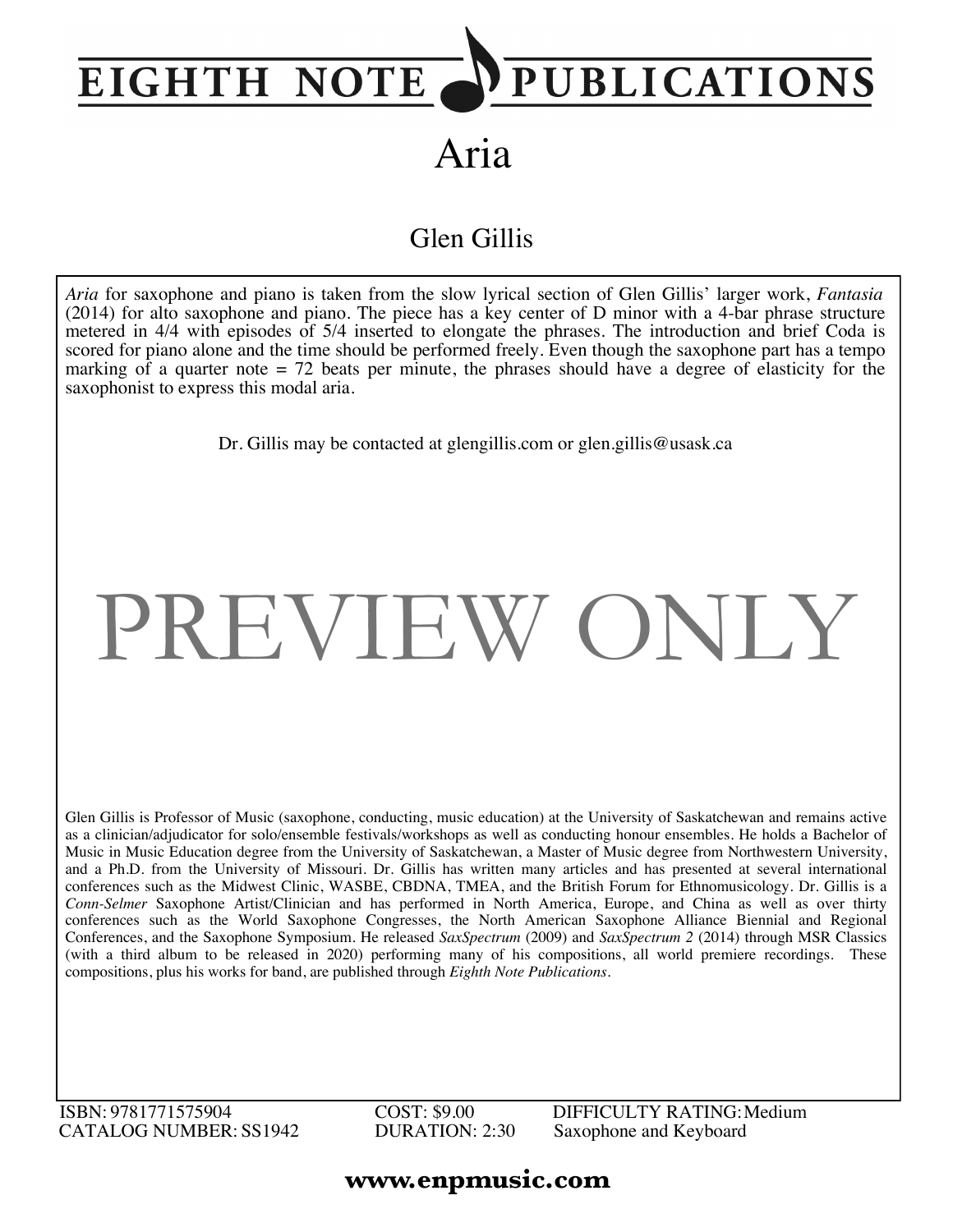## ARIA

Glen Gillis







© 2019 **EIGHTH NOTE PUBLICATIONS** www.enpmusic.com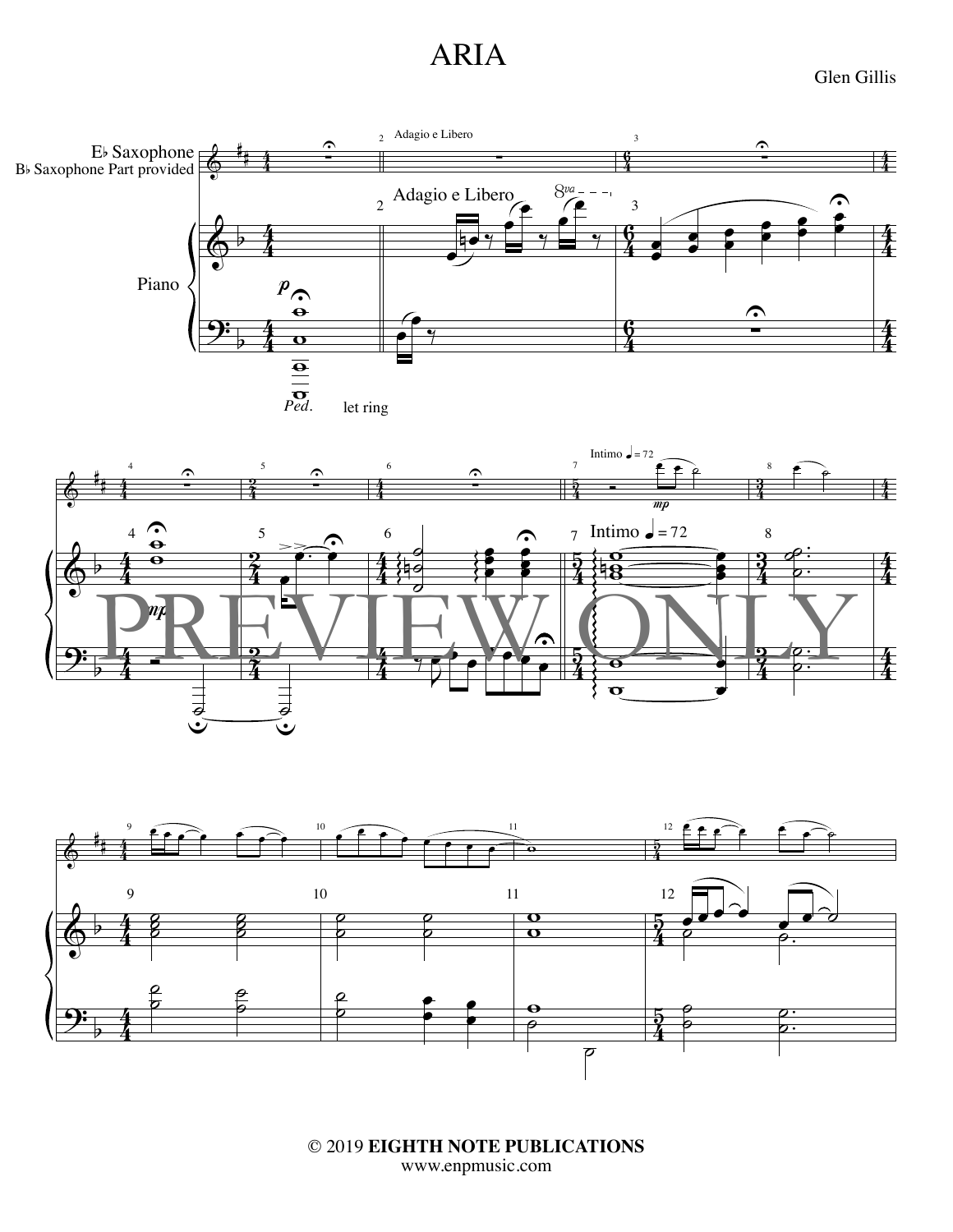